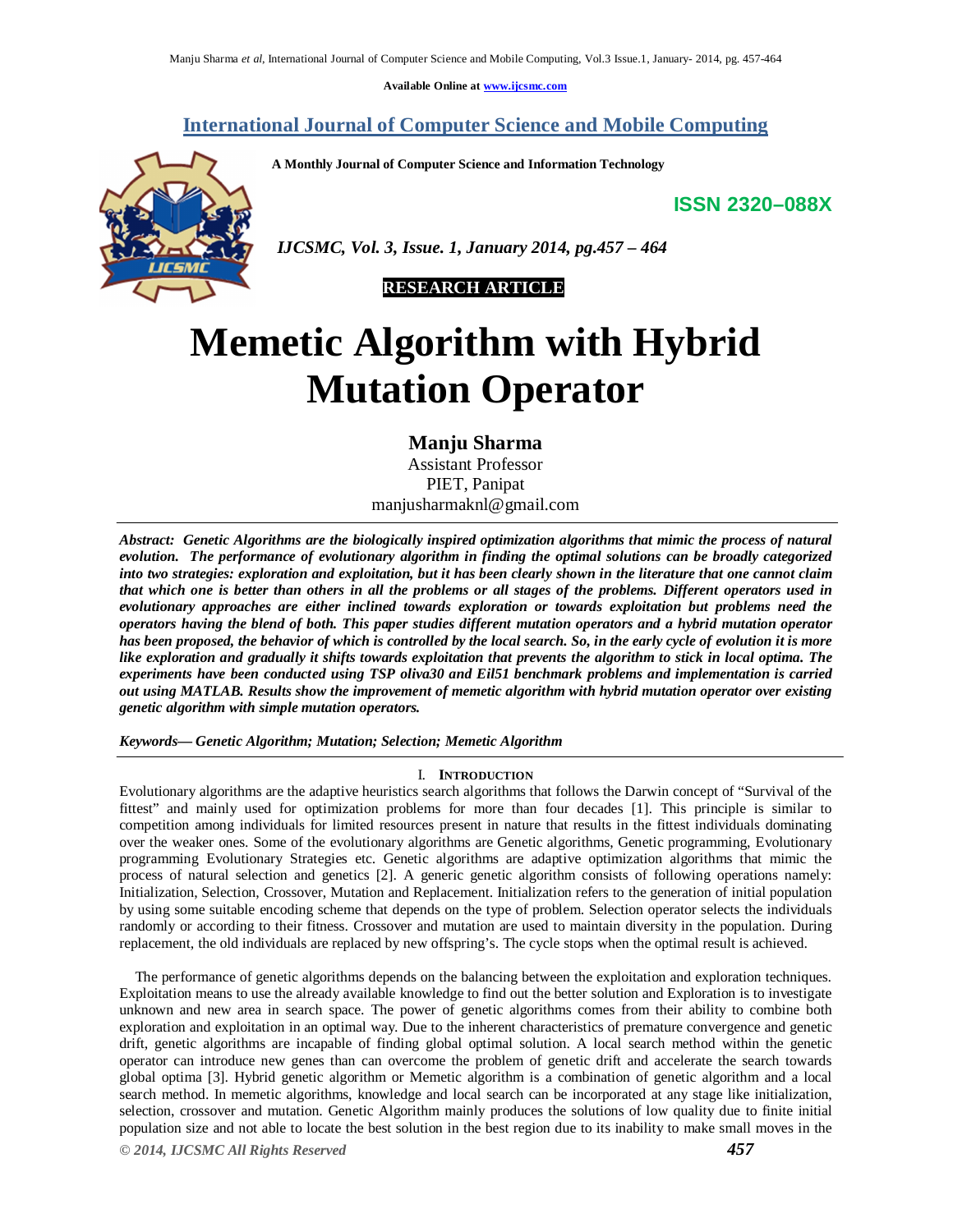neighborhood of current solution [4]. Using a local search method within the framework of genetic algorithm can improve the exploiting ability of search without limiting its exploring ability. Mutation means altering of one or more genes values in a chromosome that maintains diversity from one generation of a population of chromosome to next generation. Mutation occurs during evolution according to user definable mutation probability. The main focus of this paper is to study different mutation operators and then proposed a local search based hybrid mutation in order to maintain balance between exploration and exploitation at end of the cycle.

# II. **LITERATURE REVIEW**

Rakesh Kumar, Jyotishree [5] proposed a novel crossover operator that incorporates knowledge based on existing population and uses the principles of tabu search. The paper has compared two crossover operator namely PMX (Partially mapped Crossover) and proposed tabu crossover on the benchmark TSP Eil51 problem. It was found that the proposed crossover yielded better results than PMX. The performance of memetic and genetic algorithm has been investigated for the cryptanalysis on simplified data encryption standard problems (SDES) by Poonam Garg [6]. The result showed that memetic algorithm is superior for finding number of keys than genetic algorithm. Antariksha [7] proposed a hybrid genetic algorithm based on GA and Artificial Immune network Algorithm (GAIN) for finding optimal collision free path in case of mobile robot moving in static environment filled with obstacles. The results show that GAIN is better for solving such kind of problems. E. Burke et al. proposed a memetic algorithm based on Tabu search technique to solve the maintenance scheduling problem. The proposed algorithm performs better and can be usefully applied to real problems [8].

Malin et al [9] proposed a memetic algorithm for feature selection in volumetric data containing spatially distributed clusters of informative features in neuroscience application. They concluded that the proposed MA identified a majority of relevant features as compared to genetic algorithm. Manju Sharma et al proposed a tabu search based selective initialization hybrid algorithm that supplies more fit individuals in the beginning phase itself. The experiment has been conducted using TSP problem. The Implementation result shows that the proposed memetic algorithm performs better than the existing initialization scheme in terms of better solution [10]. Authors also proposed a hybrid polygamous selection operator that incorporates polygamy with local search that outperforms simple genetic algorithm as well as polygamy [11]. Swapna Devi et al [12] proposed a memetic algorithm where chemo taxis mechanism of Bacterial Foraging Optimization (BFO) is used as local search. The result shows that the proposed memetic algorithm is better in terms of speed of convergence and quality of solutions.

# **III. TYPES OFMUTATION**

# **Types of Mutation**

# **Insert Mutation**

It is used in Permutation encoding. First of all, pick two allele values at random. Then move the second allele to follow the first, shifting the rest along to accommodate. Note that this preserves most of the order and the adjacency information [13].

Fig .1 Insert Mutation

# **Inversion Mutation**

Inversion mutation is used for chromosomes with permutation encoding. In order to perform inversion, pick two alleles at random and then invert the substring between them [13]. It preserves most adjacency information and only breaks two links but it leads to the disruption of order information.



Fig.2 Inversion Mutation

# **Scramble Mutation**

Scramble mutation is also used with permutation encoded chromosome. In this mutation, one has to pick a subset of genes at random and then randomly rearrange the alleles in those positions. Subset does not have to be contiguous.



# **Swap Mutation**

It is also used in Permutation encoding. To perform swap mutation select two alleles at random and swap their positions. It preserves most of the adjacency information but links broken disrupts order more [13].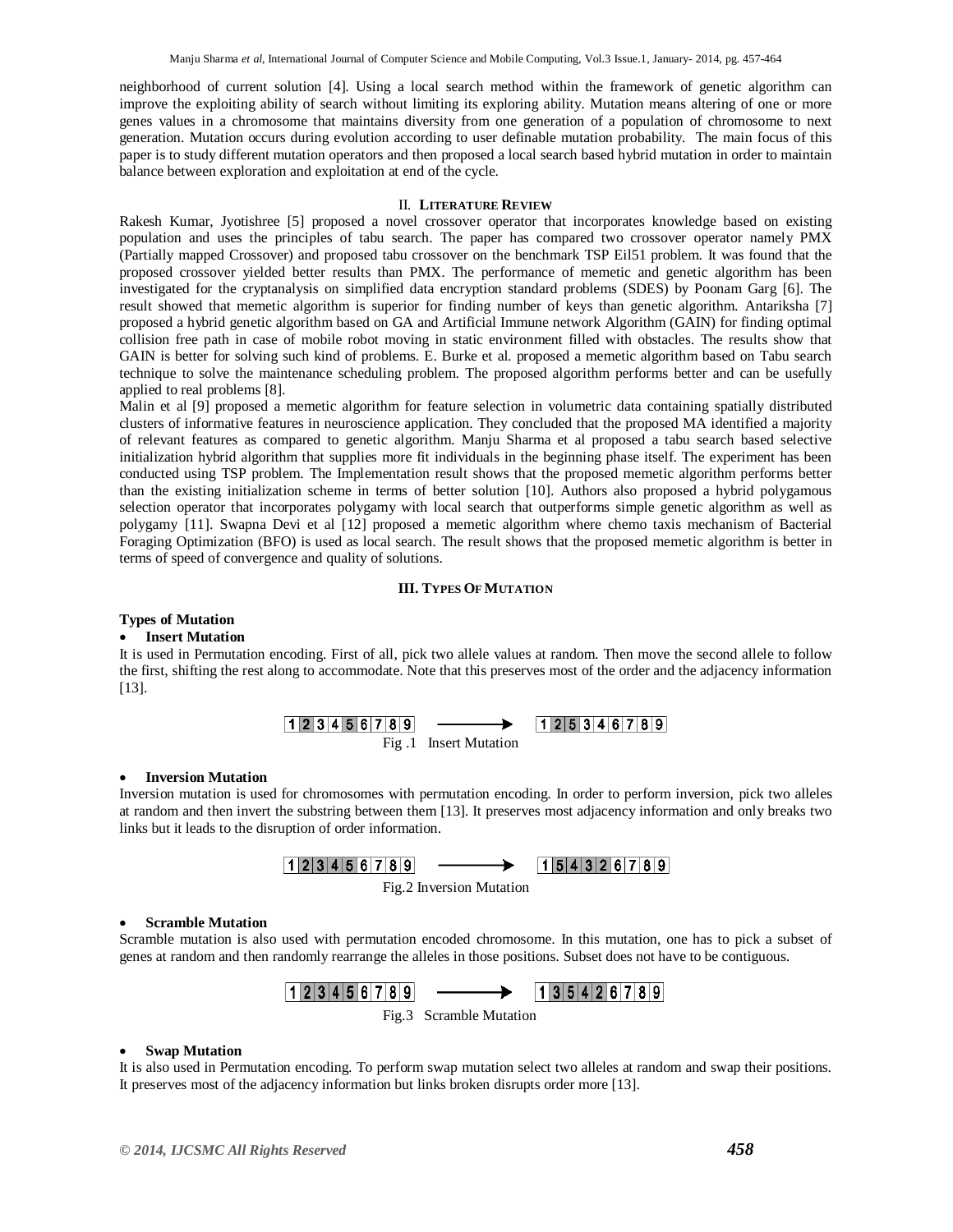Manju Sharma *et al*, International Journal of Computer Science and Mobile Computing, Vol.3 Issue.1, January- 2014, pg. 457-464

$$
1|2|3|4|5|6|7|8|9 \longrightarrow
$$

$$
1\,5\,3\,4\,2\,6\,7\,8\,9
$$

Fig .4 Swap Mutation

# **Flip Mutation**

Based on a generated mutation chromosome, flipping of a bit involves changing 0 to 1 and 1 to 0. A parent is considered and a mutation chromosome is randomly generated [13]. For a 1 in mutation chromosome, the corresponding bit in parent chromosome is flipped (0 to 1 and 1 to 0) and child chromosome is produced. It is commonly used in binary encoding.

| Parent              | 10110101 |
|---------------------|----------|
| Mutation chromosome | 10001001 |
| Child               | 00111100 |
| Fig.5 Flip Mutation |          |

# **Interchanging Mutation**

Two random positions of the string are chosen and the bits corresponding to those positions are interchanged [13].

| Parent | 011010                               |
|--------|--------------------------------------|
|        | 11110001                             |
|        | $E_{10}$ 6 Interestion aire Mutation |

#### Fig.6 Interchanging Mutation

### **Reversing Mutation**

In case of reversing mutation applied for binary encoded chromosome, random position is chosen and the bits next to that position are reversed and child chromosome is produced [13].

| Parent                    | 10010101 |  |  |  |
|---------------------------|----------|--|--|--|
| Child                     | 10010100 |  |  |  |
| Fig. 7 Reversing Mutation |          |  |  |  |

# **Uniform Mutation**

The Mutation operator changes the value of chosen gene with uniform random value selected between the user specified upper and lower bound for that gene [13]. It is used in case of real and integer representation.

# **Creep Mutation**

In creep mutation, a random gene is selected and its value is changed with a random value between lower and upper bound*.* It is used in case of real representation [13].

# **IV. MEMETIC ALGORITHM & LOCAL SEARCH**

Hybrid genetic algorithm is formed by incorporation of problem specific information in a genetic algorithm at any level of genetic operation [14].The technique of hybridization of knowledge and global genetic algorithm is memetic algorithm. Memetic Algorithm is motivated by Dawkins notation of a meme. A meme is a unit of information that reproduces itself as people exchange ideas [15]. Memetic Algorithm binds the functionality of genetic algorithm with several heuristics search techniques like simulated annealing, tabu search, hill climbing etc. Before constructing an effective hybrid genetic algorithm, a number of issues should be carefully addressed. Two popular ways of hybridization depends on the concepts of "Baldwin effect" [16] and "Lamarckism" [17]. According to Lamarckism, the characteristics acquired by individual during its lifetime may become heritable traits. According to this approach both the fitness and genotype of individuals are changed during local optimization phase. According to Baldwinian search strategy, the local optimization can interacts and allow the local search to change the fitness of individual but genotype itself remain unchanged. Baldwinian search also have the effect of obscuring genetic differences and hindering the evolution process. This is known as Hindering effect [18]. This occurs as a result of different genotype mapping to the same phenotype. Most of the memetic algorithms are based on Lamarckism approach of hybridization.

In the proposed memetic algorithm, mutation operator is hybridized by using a local search technique namely hill climbing search. In principle, hill climbing algorithms perform a loop in which the currently known best solution individual is used to produce one offspring  $P_{\text{new}}$ . If this new individual is better than its parent, it replaces it. Then, the cycle starts all over again.

# **Algorithm**

**Hill-Climbing** (problem) return state node: present, neighbor; present := Make-Node(Initial-State(problem)); loop do neighbor := highest-value-successor(present)

*© 2014, IJCSMC All Rights Reserved 459*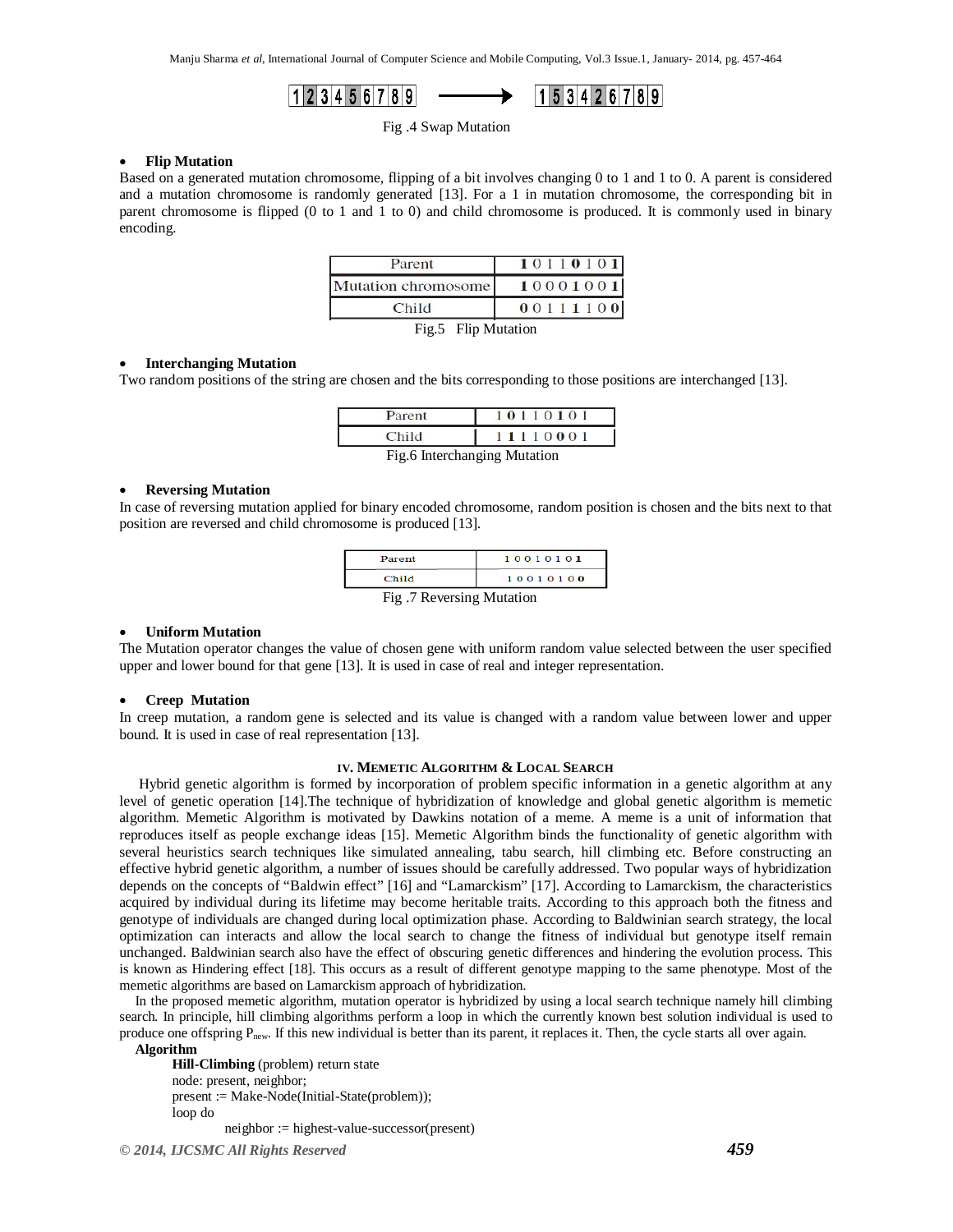if (Value(neighbor) < Value(present)) then return State(present) else current := neighbor end loop end function

The returned state is a local maximum state.

# **V. PROPOSED HYBRID MUTATION**

Mutation operator mainly depends on the type of encoding used in the problem. Mutation operator applicable in one encoding scheme sometimes leads to infeasible solution in other encoding scheme. By using any of the mutation operator one cannot achieve the optimal result. Still there is a scope of improvement in all the mutation in terms of performance. In this paper, a hybrid mutation operator is proposed which incorporates certain knowledge component along with existing mutation like inversion during mutation operation to generate better offspring using the principle of hill climbing search as shown in figure 1. In the proposed hybrid mutation one has to apply any problem specific mutation then do the improvement by using the hill climbing local search. Mutation prevents the algorithm to be trapped in a local minimum. Mutation plays the role of recovering the lost genetic materials as well as for randomly disturbing genetic information. It is an insurance policy against the irreversible loss of genetic material. If crossover is supposed to exploit the current solution to find better ones, mutation is supposed to help for the exploration of the whole search space. A simple mutation operator is not able to make small moves in the particular search area. In order to make a small move that may result into the better optimal result, one has to apply a local search. Let us consider the example of the permutated encoding TSP problem. In case of permutation encoding one can use the inversion mutation operator.



**Fig.8 Flow Chart of Memetic algorithm with Proposed Hybrid Mutation**

For example, suppose two parents are selected for crossover as below: Parent1: 4 3 6 2 5 1 9 7 8 Parent2: 6 4 7 1 5 2 9 8 3 And suppose crossover sites are chosen as 2 and 6. Children produces by PMX are as follows: Child1: 4 3 7 1 5 2 9 6 8 Child2: 7 4 6 2 5 1 9 8 3 Apply mutation operator, suppose inversion mutation. And suppose mutation sites are 3 and 6. Mutated Child1: 4 3 2 5 1 7 9 6 8 Mutated Child2: 7 4 1 5 2 6 9 8 3 Apply hill climbing on mutated child Hybrid Child1: 4 7 2 6 1 3 9 5 8 Hybrid Child2: 3 4 2 5 1 6 9 8 7

Apply the hill climbing process on the mutated offspring until the improved solution is not obtained. Similarly one can use other operator like swap, scramble etc. The proposed mutation operator has the benefit of including the good solutions in search while avoiding the inferior ones.

# **VI. IMPLEMENTATION & OBSERVATION**

In this paper, problem considers is the Travelling salesman problem and MATLAB code is developed for genetic algorithm. Travelling salesman problem (TSP) often used as a benchmark for optimization techniques is one of the important NP hard problems. TSP has several applications like manufacture of microchips, DNA sequencing, planning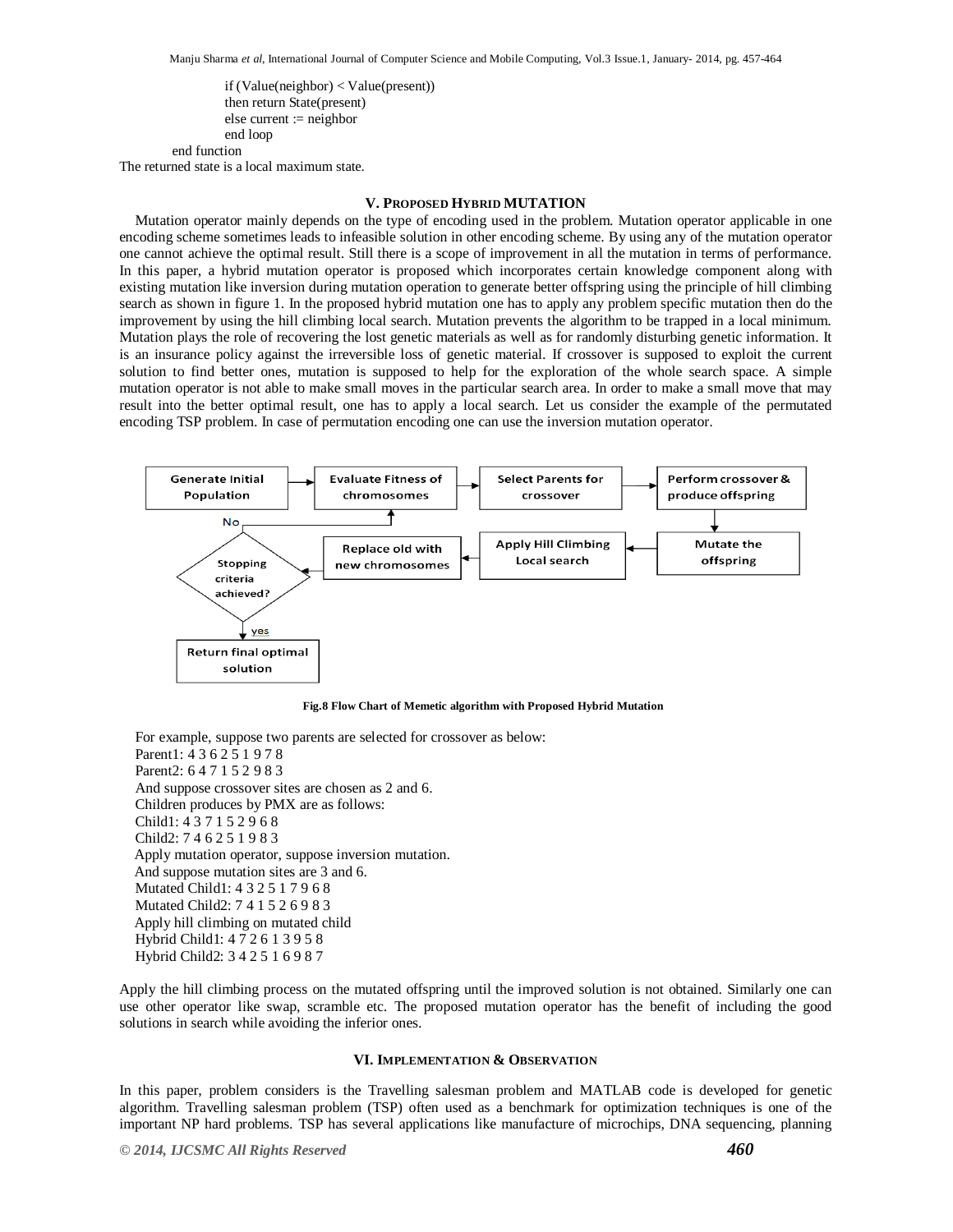and logistics. TSP problem is to find the shortest distance or Hamiltonian Path through a set of vertices, such that each vertex is visited exactly once [19]. Code considers the benchmark TSP problem namely Eil51 and oliva30 as the test problem. Parameters used for implementation are-

- Population size: 50
- Selection: Roulette wheel selection, Rank selection + Elitism
- Crossover: PMX crossover.
- Mutation: Inversion Mutation
- Crossover probability  $(p_c=0.7)$
- Mutation probability  $(p_m=0.01)$

Minimum value of Tour length is computed and plotted to compare the performance of genetic algorithm and proposed hybrid mutation using roulette wheel and rank selection. Figure 9 and Figure 10 depicts the comparison of minimum tour length in two approaches for Oliva30 TSP problem in 1000 and 2000 generations respectively. Figure 12 and Figure 13 depicts the comparison of minimum tour length in two approaches for Eil51 TSP problem. Code checks the performance of genetic algorithm by using Roulette Wheel Selection (RWS) & Rank Selection (RS) first, then using the proposed hybrid mutation based memetic algorithm

Figure 11 and Figure 14 depicts the optimal tour Hamiltonian path for Eil51 and oliva30. Table 1 depicts the comparison of minimum tour length for different generation (Gen).



**Fig.9 Comparison of Minimum Tour Length in Oliva30 for 1000 generation**



**Fig.10 Comparison of Minimum Tour Length in Oliva30 for 2000 generation**

Optimal Tour [19] cities sequence in oliver30 is: 1 3 4 5 6 7 8 9 10 11 12 13 14 15 16 17 18 19 20 21 22 23 25 24 26 27 28 29 30 2 (Distance= 418.7406)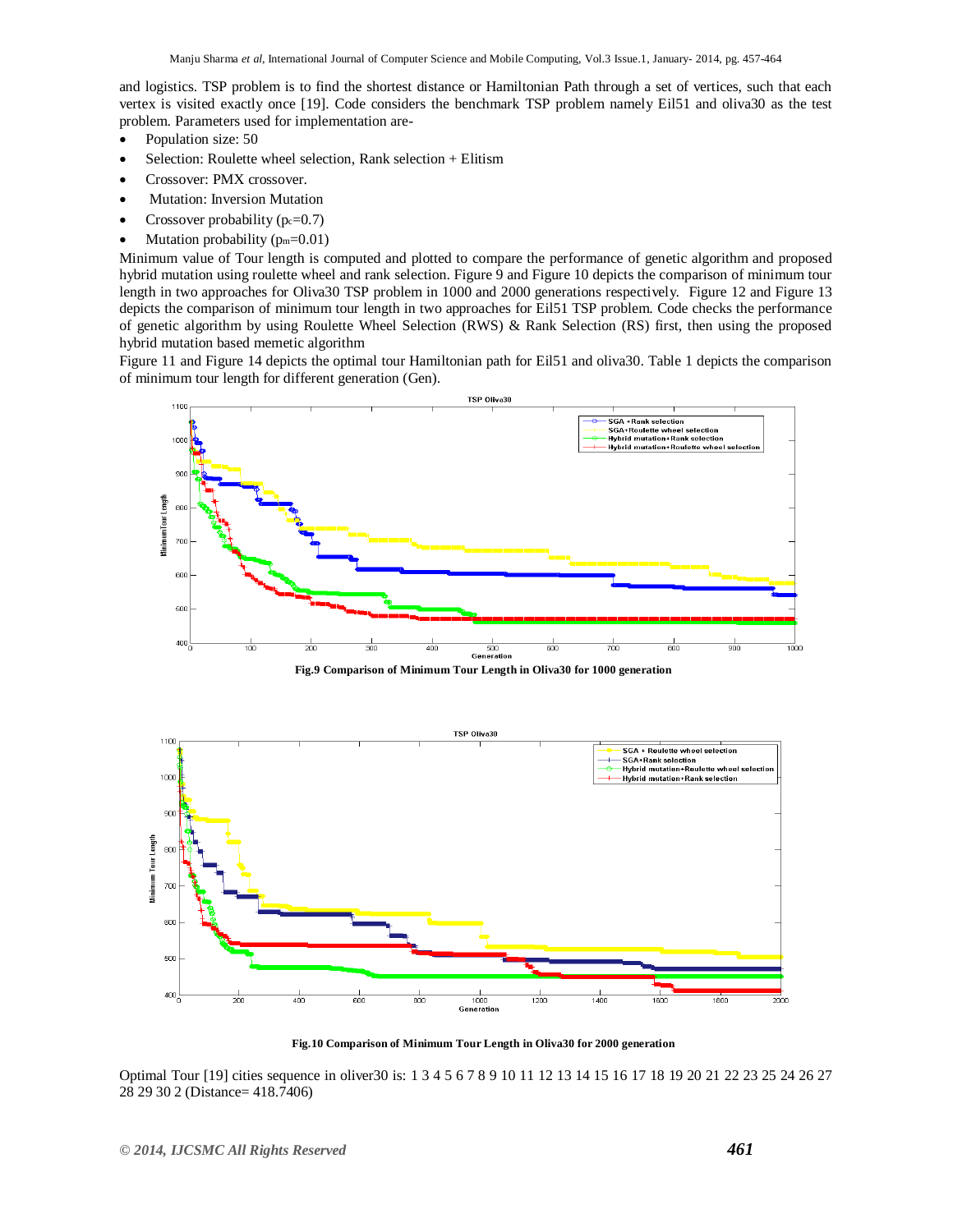





**Fig.13 Comparison of Minimum Tour Length in EiL51 for 2000 generation**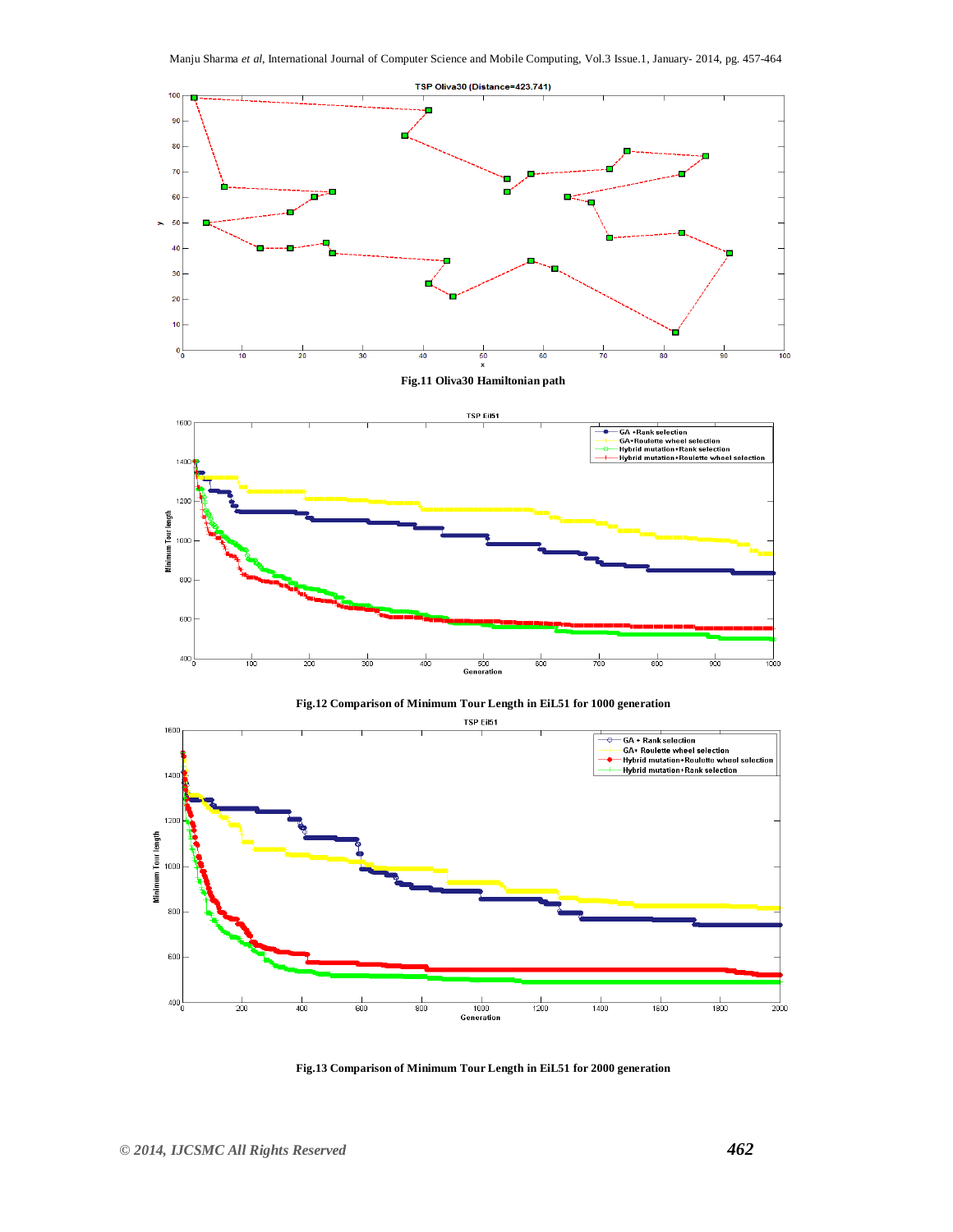Optimal Tour [19] cities sequence in EiL51 is:

1 22 8 26 31 28 3 36 35 20 2 29 21 16 50 34 30 9 49 10 39 33 45 15 44 42 40 19 41 13 25 14 24 43 7 23 48 6 27 51 46 12 47 18 4 17 37 5 38 11 32



**Fig.14 EiL51 Hamiltonian path**

**Table1. Results Comparison using different Iterations**

| <b>Comparison</b> (fmin) |                      | <b>RWS</b> | <b>RS</b> | <b>Hybrid Mutation</b><br>$+{\bf RWS}$ | <b>Hybrid Mutation+</b><br><b>RS</b> |
|--------------------------|----------------------|------------|-----------|----------------------------------------|--------------------------------------|
| $Gen = 50$               | Oliver <sub>30</sub> | 951.3      | 863       | 811.5                                  | 676.3                                |
|                          | <b>Eil51</b>         | 1401       | 1321      | 1007                                   | 943.4                                |
| $Gen=100$                | Oliver <sub>30</sub> | 841.5      | 777.6     | 709.7                                  | 589.4                                |
|                          | <b>Eil51</b>         | 1264       | 1124      | 914.1                                  | 741.4                                |
| $Gen = 200$              | Oliver <sub>30</sub> | 793.7      | 732.8     | 659.9                                  | 580                                  |
|                          | <b>Eil51</b>         | 1254       | 1154      | 722                                    | 703                                  |
| $Gen = 500$              | Oliver <sub>30</sub> | 651.3      | 587.5     | 561.3                                  | 541.8                                |
|                          | <b>Eil51</b>         | 1115       | 953       | 605                                    | 598                                  |
|                          | Oliver <sub>30</sub> | 576        | 541       | 471                                    | 460                                  |
| $Gen=1000$               | <b>Eil51</b>         | 932.2      | 835.2     | 553.8                                  | 496.4                                |
|                          | Oliver <sub>30</sub> | 505        | 471.2     | 451.4                                  | 419                                  |
| $Gen = 2000$             | <b>Eil51</b>         | 815.5      | 740.3     | 520.5                                  | 491.3                                |

It has been observed from the Figures and results that the proposed hybrid mutation has outperformed genetic algorithm in terms of better exploration of search space that leads to the enhancement of convergence speed towards optimal solution. The proposed mutation operator is incorporating the problem specific knowledge to the traditional genetic algorithm that prevent algorithm to stick in genetic drift problem and maintains more diversity in population. Due to finite population size, genetic algorithm usually results in premature convergence. But in proposed hybrid mutation, due to the hybridization of suitable local search with mutation, the more fit offspring are generated that accelerates the search towards better optima.

# **VII. CONCLUSIONS**

The paper has compared traditional genetic algorithm having simple operators and proposed memetic algorithm having hybrid mutation operator. The code considers the two selection operators namely Roulette wheel selection and Rank Selection on the benchmark oliver30 and Eil51 Travelling salesman problem. It was found that the memetic algorithm yielded better results when proposed hybrid mutation operator combined with the above mentioned selection operators. The proposed local based hybrid mutation operator uses the knowledge concept as well as hill climbing local search principle to find the better optimal solution. The proposed mutation operator has the advantage of retaining the good solutions in search while avoiding the inferior ones. Hybridization of mutation operator improves the performance of genetic algorithm in terms of convergence and optimal solution. The Proposed algorithm can prove to be better for other NP Hard problems like dejong's function, Knapsack Problem also, just by changing the local search knowledge according to the problem specific mutation operator. It can be implemented and tested with different combination of crossover and other selection operator to substantiate its performance.